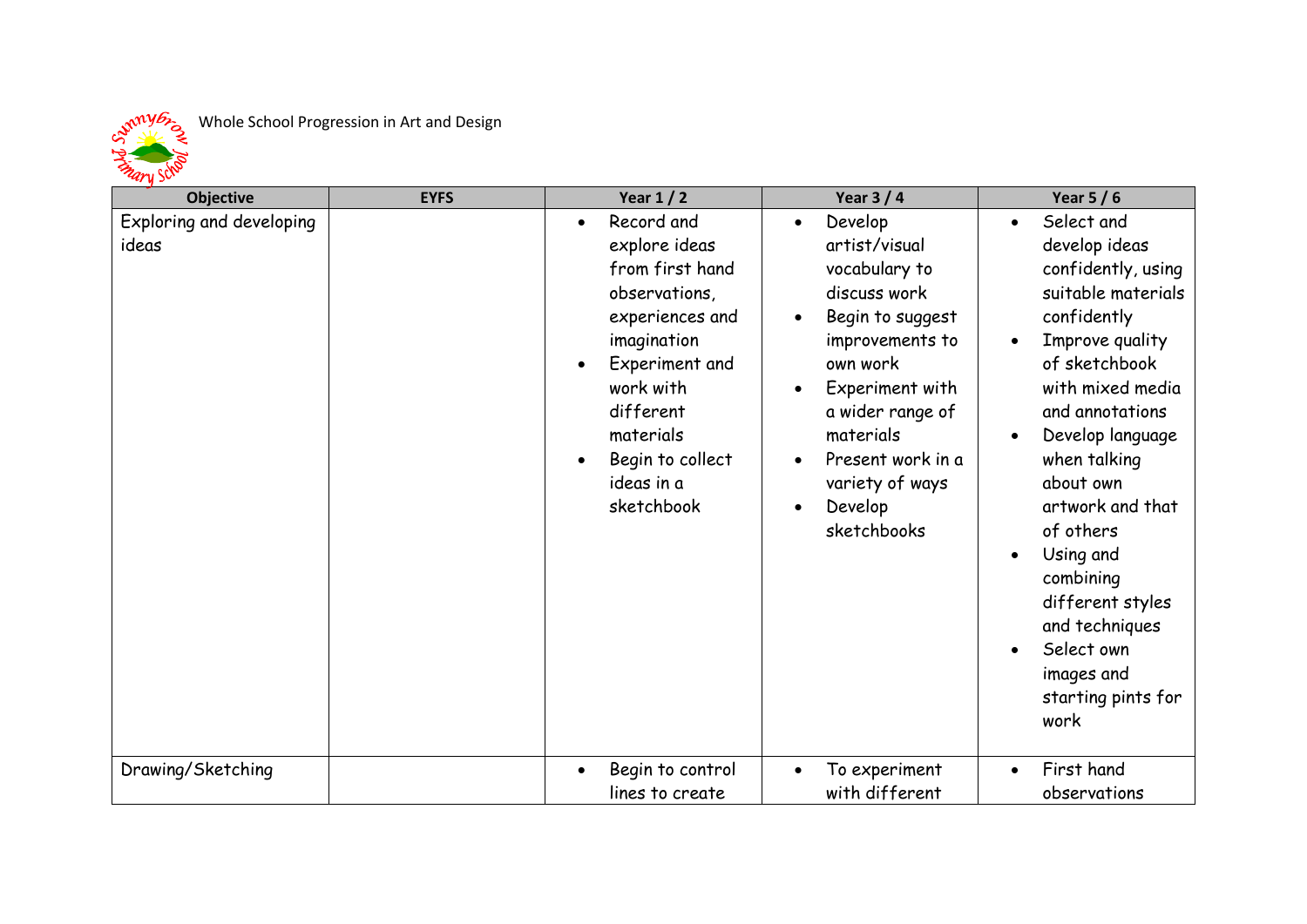|          | <b>ARTIST:</b> | simple drawings<br>from<br>observations<br>Use a range of<br>$\bullet$<br>different<br>materials e.g.<br>chalks, charcoal.<br>Wax crayons,<br>pastels<br>Use a variety of<br>tools to make<br>different<br>textures, marks<br>and pattern<br>Draw on larger<br>and smaller scales<br>Begin to add<br>detail into<br>drawings<br><b>ARTIST: Henry Moore</b> | tones using<br>graded pencils<br>Include increased<br>detail within work<br>Draw using a<br>$\bullet$<br>variety of tools<br>and surfaces -<br>paint, chalk,<br>pastel, pen and<br>ink<br>Use a variety of<br>$\bullet$<br>brushes and<br>experiment with<br>ways of marking<br>Develop their<br>skill of shadows<br><b>ARTIST: Escher</b> | using different<br>viewpoints<br>Developing more<br>abstract<br>representations<br><b>Introduce</b><br>perspective<br>Investigate<br>proportions using<br>cross hatching,<br>pointillism,<br>sidestroke and<br>use of rubber to<br>highlight<br><b>ARTIST: David Hockney</b> |
|----------|----------------|------------------------------------------------------------------------------------------------------------------------------------------------------------------------------------------------------------------------------------------------------------------------------------------------------------------------------------------------------------|--------------------------------------------------------------------------------------------------------------------------------------------------------------------------------------------------------------------------------------------------------------------------------------------------------------------------------------------|------------------------------------------------------------------------------------------------------------------------------------------------------------------------------------------------------------------------------------------------------------------------------|
|          |                |                                                                                                                                                                                                                                                                                                                                                            |                                                                                                                                                                                                                                                                                                                                            |                                                                                                                                                                                                                                                                              |
| Painting |                | Use different<br>$\bullet$<br>tools e.g.<br>different size<br>brushes<br>Recognise and<br>name the primary<br>colours                                                                                                                                                                                                                                      | Mix and match<br>$\bullet$<br>colours - creating<br>palettes to match<br>images<br>Lighten and<br>darken tones<br>using black and<br>white                                                                                                                                                                                                 | Build on previous<br>$\bullet$<br>work with colour<br>by exploring<br>intensity<br>Introduce acrylic<br>paint                                                                                                                                                                |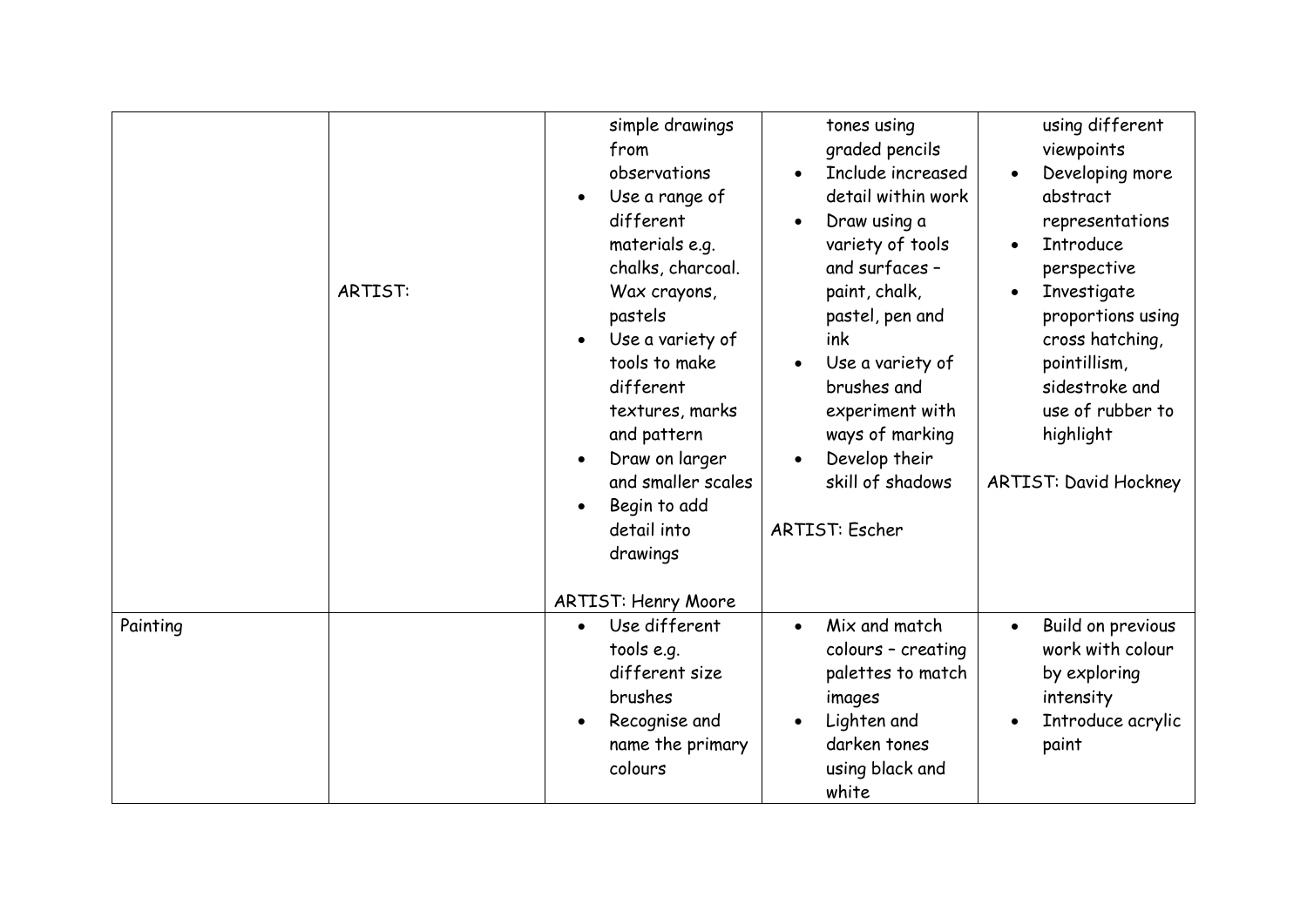|          | <b>ARTIST: Kandinsky</b> | Experiment with<br>$\bullet$<br>the primary<br>colours to make<br>secondary colours<br>Create and<br>experiment with<br>shades of colour<br>Explore the<br>$\bullet$<br>relationship with<br>mood and colour<br><b>ARTIST: Lucy Pittaway</b> | Experiment with<br>$\bullet$<br>water colours,<br>exploring<br>intensity of<br>colour to develop<br>shade<br>Experimenting<br>$\bullet$<br>with different<br>techniques - apply<br>colour using<br>dotting,<br>scratching,<br>splashing                       | Develop<br>$\bullet$<br>watercolour<br>techniques<br>Explore using<br>$\bullet$<br>limited colour<br>palettes<br>ARTIST: Van Gogh                                                                                            |
|----------|--------------------------|----------------------------------------------------------------------------------------------------------------------------------------------------------------------------------------------------------------------------------------------|---------------------------------------------------------------------------------------------------------------------------------------------------------------------------------------------------------------------------------------------------------------|------------------------------------------------------------------------------------------------------------------------------------------------------------------------------------------------------------------------------|
|          |                          |                                                                                                                                                                                                                                              | <b>ARTIST: Seurat</b>                                                                                                                                                                                                                                         |                                                                                                                                                                                                                              |
| Printing | <b>ARTIST:</b>           | Carry out<br>$\bullet$<br>different printing<br>techniques -<br>finger print,<br>sponge print,<br>block print<br>Develop control<br>Experiment with<br>marbling,<br>investigating how<br>ink floats and<br>changes with<br>movement          | Use different<br>$\bullet$<br>ways of printing -<br>roller, ink, block<br>shapes that are<br>made by the<br>children<br>Experiment with<br>blending colours<br>together when<br>printing<br>Print object -<br>$\bullet$<br>leaves, fabric,<br>corrugated card | Create<br>$\bullet$<br>polystyrene<br>printing blocks to<br>use with roller<br>and ink<br>Explore<br>$\bullet$<br>monoprinting<br>Explore intaglio<br>Investigate<br>techniques from<br>paper printing to<br>work on fabrics |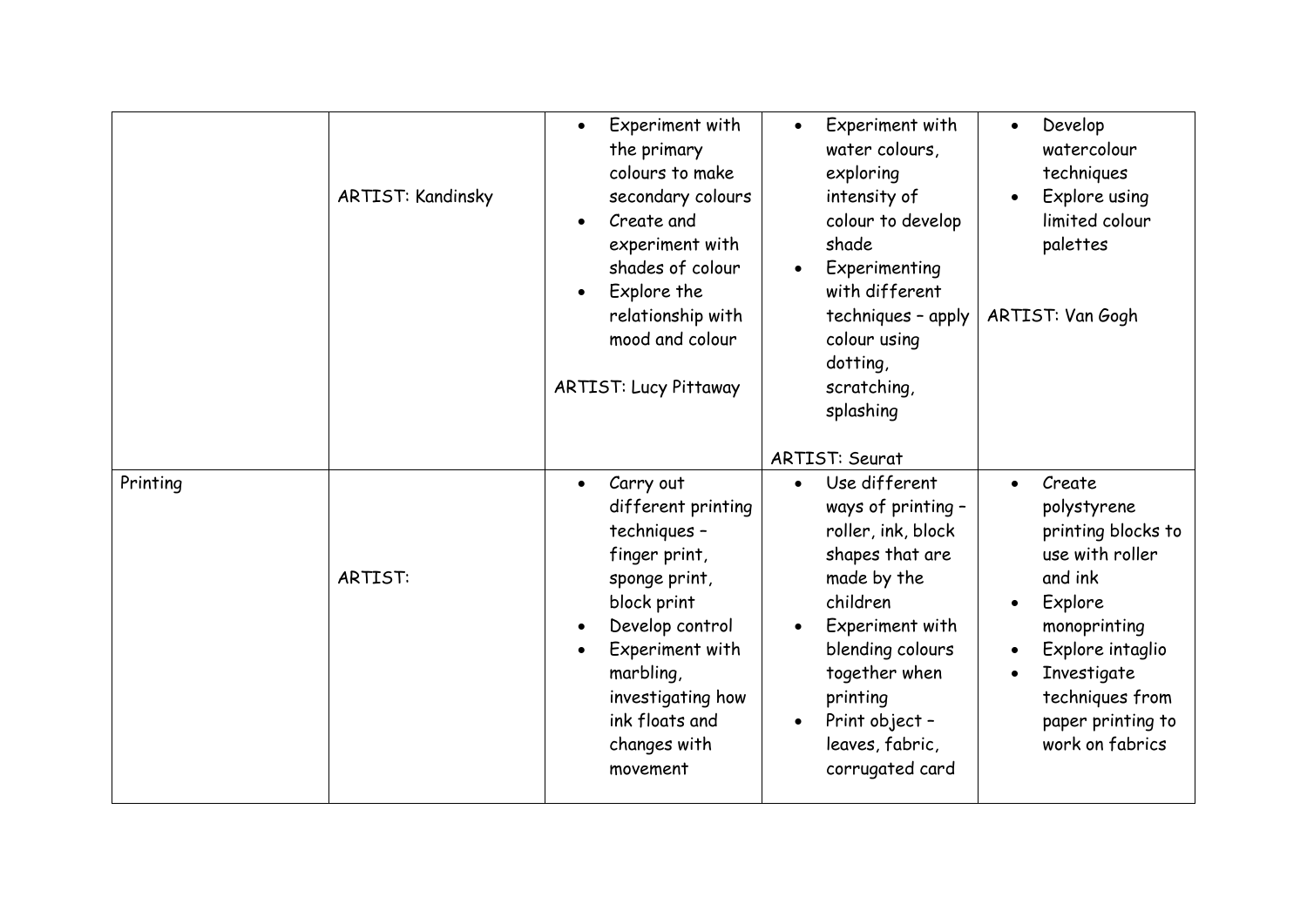|                      | <b>ARTIST: Andy McKenzie</b>                                                                                                                                                                                                                                                           | etc to show<br>texture<br>String printing to<br>form repeated<br>patterns,<br>tessellations and<br>overlays<br>ARTIST: Emma Majury                                                                                                                                                                                                          | <b>ARTIST: Andy Warhol</b>                                                                                                                                                                                                                                                                                                                |
|----------------------|----------------------------------------------------------------------------------------------------------------------------------------------------------------------------------------------------------------------------------------------------------------------------------------|---------------------------------------------------------------------------------------------------------------------------------------------------------------------------------------------------------------------------------------------------------------------------------------------------------------------------------------------|-------------------------------------------------------------------------------------------------------------------------------------------------------------------------------------------------------------------------------------------------------------------------------------------------------------------------------------------|
| Textiles and collage | Use a variety of<br>$\bullet$<br>techniques -<br>weaving, dying,<br>fabric crayons<br>Create textured<br>collage from a<br>variety of<br>materials<br>Develop taring,<br>$\bullet$<br>cutting and<br>layering paper to<br>create different<br>effects<br><b>ARTIST: Mandy Pattullo</b> | Research<br>$\bullet$<br>embroidery<br>designs from<br>around the world<br>and create own<br>designs from this<br>Sew simple<br>stitches using<br>thread and wool<br>Investigate tie-<br>dying<br>Using fabric to<br>create collage<br>Explore different<br>ways of making<br>collage more<br>abstract<br><b>ARTIST: Maryanne</b><br>Moodie | Introduce fabric<br>$\bullet$<br>block printing<br>Combine two<br>colours when tie-<br>dying<br>Investigate on<br>how to change<br>fabrics - sewing,<br>cutting, ironing,<br>tearing, creasing,<br>knotting<br>Experiment with<br>circular<br>embroidery<br>frames<br>Create detailed<br>designs can be<br>developed into<br>batik pieces |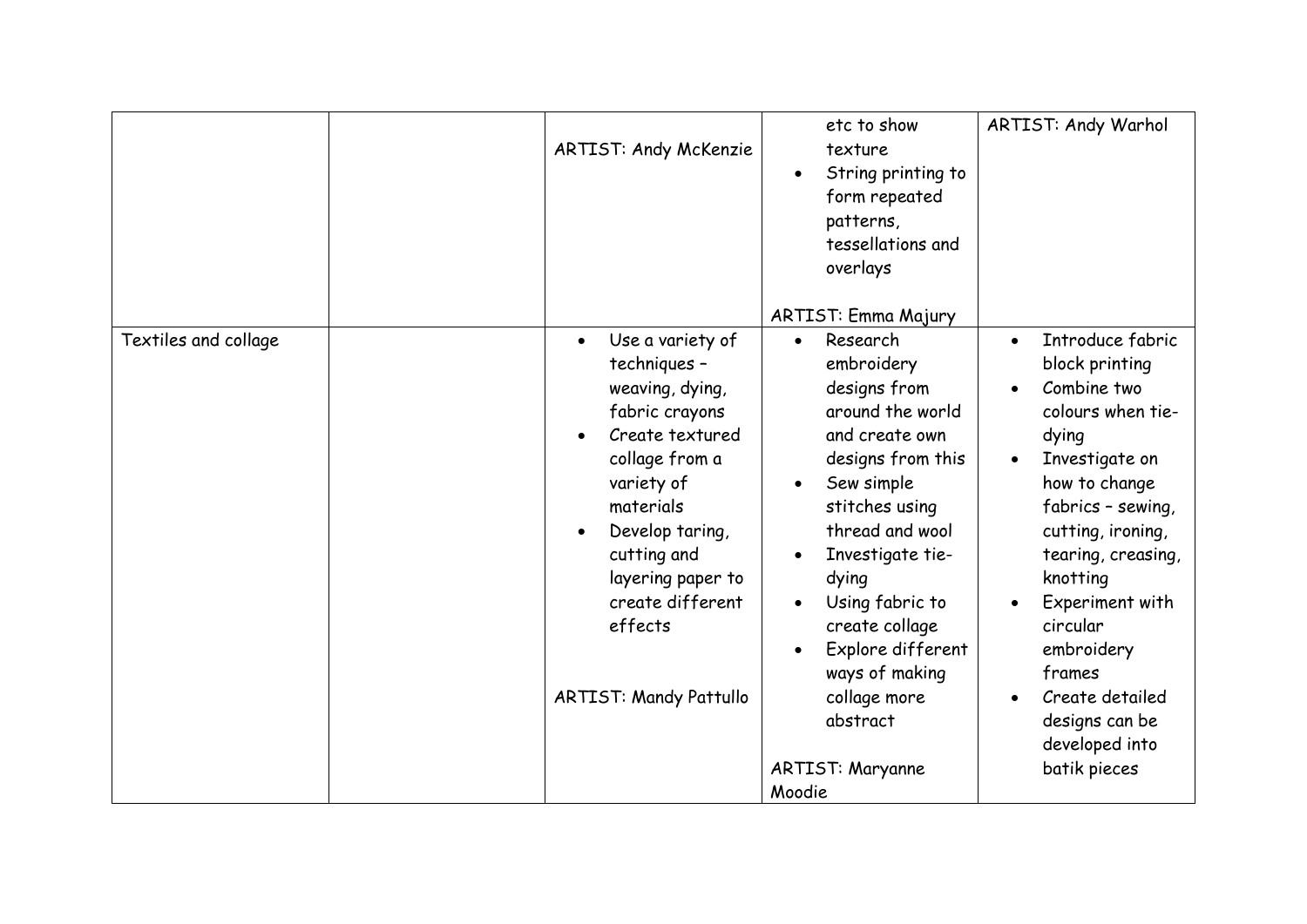|                |                     |                                                                                                                                                                                                                                                                                                                                                                                                                              |                                                                                                                                                                                                                                                                                                                     | <b>ARTIST: Erna Bella</b>                                                                                                                                                                                                                                                                                                                  |
|----------------|---------------------|------------------------------------------------------------------------------------------------------------------------------------------------------------------------------------------------------------------------------------------------------------------------------------------------------------------------------------------------------------------------------------------------------------------------------|---------------------------------------------------------------------------------------------------------------------------------------------------------------------------------------------------------------------------------------------------------------------------------------------------------------------|--------------------------------------------------------------------------------------------------------------------------------------------------------------------------------------------------------------------------------------------------------------------------------------------------------------------------------------------|
| Sculpture      | ARTIST: Goldsworthy | Manipulate clay in<br>$\bullet$<br>a variety of ways<br>e.g. rolling,<br>pinching twisting,<br>scratching, coiling<br>Add detail using<br>$\bullet$<br>tools<br>Experiment and<br>$\bullet$<br>investigate a<br>range of<br>different<br>materials - how<br>they can be<br>connected and<br>joined<br>Create own<br>structures from<br>findings of<br>others that have<br>been looked at<br><b>ARTIST: Antony</b><br>Gormley | Develop<br>$\bullet$<br>confidence<br>working with clay<br>adding greater<br>detail and<br>texture<br>Adding colour to<br>clay once dry<br>Investigate<br>$\bullet$<br>joining clay -<br>scratch and slip<br>Use pipe<br>$\bullet$<br>cleaners/wire to<br>create sculptures<br>of human form<br>ARTIST: Wren, Hadid | Design and create<br>$\bullet$<br>sculpture both<br>small and large<br>scale<br>Make masks from<br>a range of<br>cultures, building<br>a collage element<br>into the<br>sculptural<br>process<br>Use objects<br>$\bullet$<br>around us to form<br>sculptures<br>Create human<br>forms showing<br>movement<br>ARTIST: Frank Gehry,<br>Gaudi |
| Self Portraits |                     | Children will be looking at the topic 'Self Portrait' at the end of the year. This is where we can assess                                                                                                                                                                                                                                                                                                                    |                                                                                                                                                                                                                                                                                                                     |                                                                                                                                                                                                                                                                                                                                            |
|                |                     | what children have learnt through the year. Children will be given time to think about the techniques and                                                                                                                                                                                                                                                                                                                    |                                                                                                                                                                                                                                                                                                                     |                                                                                                                                                                                                                                                                                                                                            |
|                |                     | skills they have used through the year and decide how they will create their portraits.                                                                                                                                                                                                                                                                                                                                      |                                                                                                                                                                                                                                                                                                                     |                                                                                                                                                                                                                                                                                                                                            |